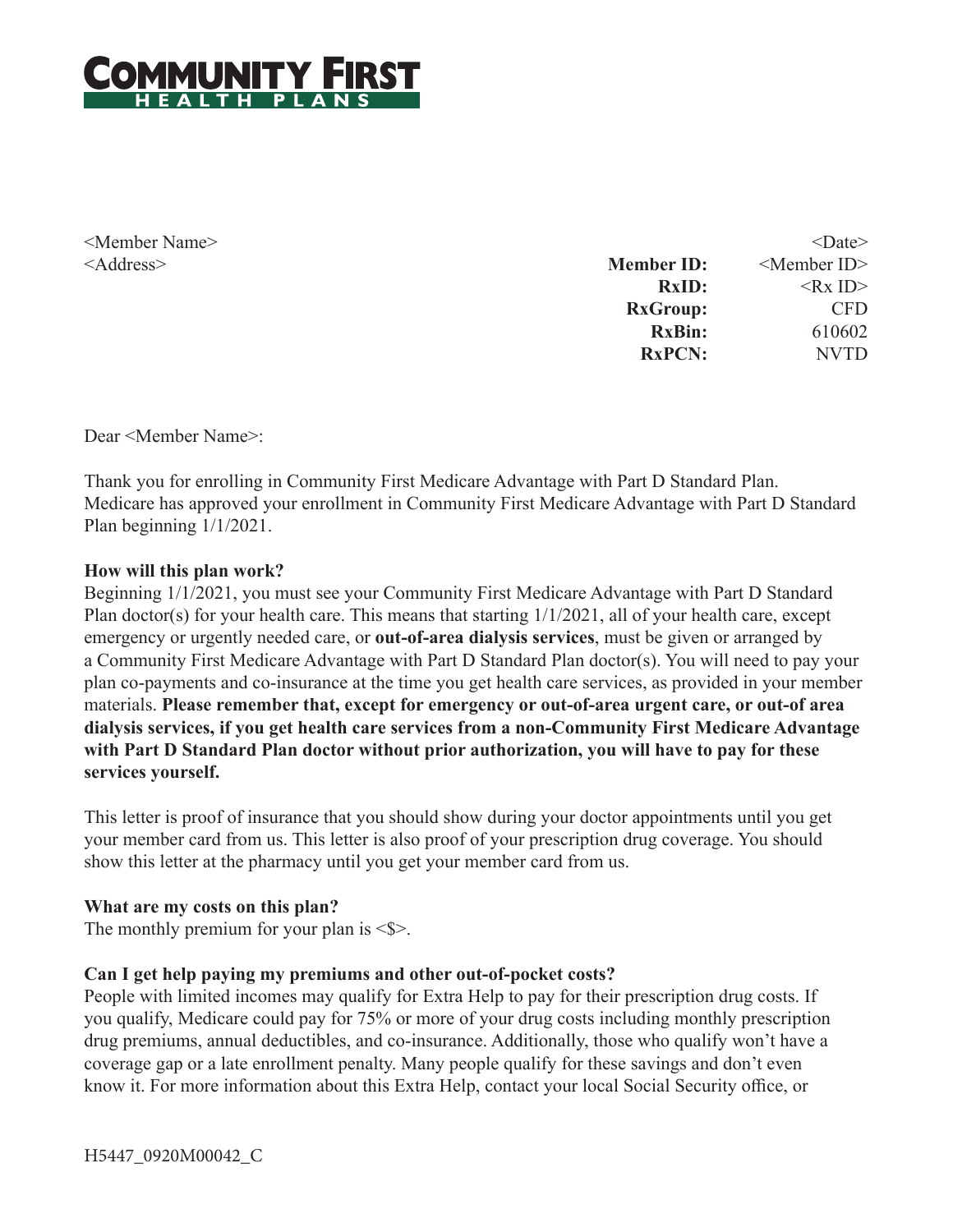call Social Security at 1-800-772-1213. TTY users should call 1-800-325-0778. You can also apply for Extra Help online at **www.socialsecurity.gov/prescriptionhelp.** If you think you qualify for Extra Help with your prescription drug costs, but you don't have or can't find proof, please contact Community First Medicare Advantage with Part D Standard Plan.

## **Will I pay a late enrollment penalty as part of my premium?**

The late enrollment penalty is an amount added to your monthly Medicare drug plan (Part D) premium for as long as you have Medicare prescription drug coverage. This penalty is required by law and is designed to encourage people to enroll in a Medicare drug plan when they are first eligible or keep other prescription drug coverage that meets Medicare's minimum standards. You may owe a late enrollment penalty if you didn't join a Medicare drug plan when you were first eligible for Medicare Part A and/or Part B, and:

- You didn't have other prescription drug coverage that met Medicare's minimum standards; OR
- You had a break in coverage of at least 63 days.

If we determine that you owe a late enrollment penalty, we will notify you of your new monthly premium amount.

### **How do I pay my premium?**

Your enrollment form included the options for paying your plan premium. If you did not choose one of these options when you enrolled, we will bill you directly. If you chose to have your monthly plan premium automatically deducted from your Social Security or Railroad Retirement Board check, we may have to send you a bill for your first month or two of enrollment if the deduction doesn't start right away. Generally, you must stay with the option you choose for the rest of the year. If you have any questions about how to pay your plan premium, please contact us at 800-434- 2347. TTY users should call 800-390-1175. Members who fail to pay the monthly plan premium may be disenrolled from Community First Medicare Advantage with Part D Standard Plan.

If you qualify for Extra Help with your Medicare prescription drug coverage costs, Medicare may cover all or some portion of your plan premium. We will bill you for the portion of your monthly premium that you owe.

# **When can I make changes to my coverage?**

You can change health plans only at certain times during the year. From October 15 - December 7, you can join, switch or drop a Medicare health or drug plan for the following year. In addition, from January 1 - March 31, anyone enrolled in a Medicare Advantage Plan (except an MSA plan) can switch plans or return to Original Medicare (and join a stand-alone Medicare Prescription Drug Plan). Generally, you can't make changes at other times except in certain situations, such as if you move out of your plan's service area, want to join a plan in your area with a 5-star rating, or qualify for (or lose) Extra Help paying for prescription drug costs.